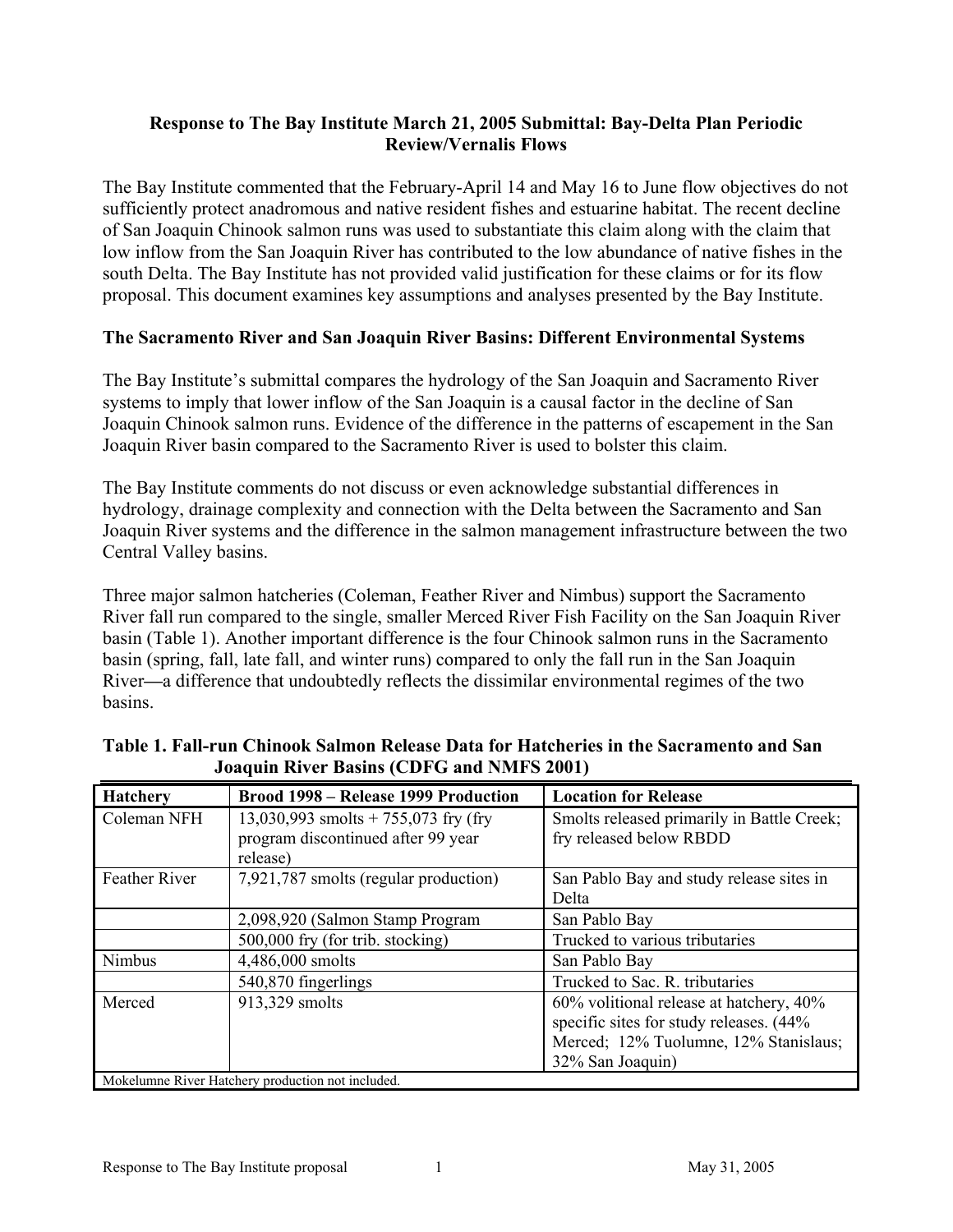The two systems have very different physical features and hydrology, which means that comparing factors that affect Chinook salmon escapement between the two basins is comparing "apples and oranges." The Sacramento River system is much larger with many more tributaries (American, Bear, Feather, and Yuba rivers and Clear, Butte, Battle, Chico, Deer and Mill creeks and the Sacramento River) compared to the San Joaquin River Basin with only the Stanislaus, Tuolumne and Merced Rivers.<sup>1</sup> The drainage areas of the San Joaquin and Sacramento rivers are 13,537 and 21,250 square miles, respectively (USFWS AFRP). Logically there is more widespread and diverse spawning and rearing habitat in the Sacramento River basin compared to the San Joaquin basin. The Sacramento River system has rainfall driven hydrology whereas hydrology in the San Joaquin is dominated by snowmelt, which suggests that resident fish populations must respond and adapt to different hydrologic regimes. The Sacramento River receives imported water from the Trinity River and has more reservoir storage capacity (15,629,000 acre-feet) compared to the San Joaquin River where storage is more limited (10,614,000 acre-feet [USFWS AFRP]) and water is exported. This has implications for the range of management actions that are available within each basin.

Outmigrating salmonids on the San Joaquin River must transit the South and Central Delta, whereas outmigrating salmonids on the Sacramento system do not. A number of interconnected, environmental factors affect smolt survival through this area, and consequently, the difference in patterns of escapement to the two basins may arise from many factors other than, or in addition to, flow during the smolt outmigration period. A key concern for smolt passage from the San Joaquin basin is mortality related to State Water Project (SWP) and Central Valley Project (CVP) exports in the South Delta. Smolts arriving at the Delta from the San Joaquin River have a choice of either continuing through the larger, Old River channel (which eventually leads to dead-ends or CVP and SWP export pumps), or moving through the lower San Joaquin River to the north past Stockton. Even when there is no export pumping, about 60 percent of the water at this Old River-San Joaquin River junction flows to the Old River channel, and initial studies suggest that a higher percentage of Chinook salmon smolts travel in that direction than would be expected if they simply went with the flow (Baker and Morhardt 2001). Smolts moving past the Old River may subsequently be diverted into channels downstream that lead back to the export pumps, such as the Turner Cut and Columbia Cut channels.

### Chinook Salmon Abundance and Vernalis Flows

Trends in Chinook salmon escapement in the San Joaquin River tributaries have been cyclical since 1952 when record keeping began ranging from a high of over 80,000 fish to a low of a few hundred. Escapement has been, and continues to be, cyclical on 7 to 9 year periods of highs and lows. The trends, including the most recent downward trend (since 2000) is shown in Figure 3 of the TBI submittal. The Bay Institute's submittal misrepresents this most recent decline as a unique multi-year population decline that is directly related to Vernalis flows. The Bay Institute's comments fail to acknowledge that similar declines occurred prior to 1950, in the 1950's, in the 1960's, in the 1970's in the 1980's and 1990's. Furthermore, the 7-year time period since implementation of the Bay-Delta Plan, which includes mostly Dry or Below Normal water years, is insufficient to assess recent population trends.

<sup>&</sup>lt;u>.</u> <sup>1</sup> The Calaveras River is part of the San Joaquin River Basin, but has its confluence with the San Joaquin River in Stockton and does not affect flow at Vernalis.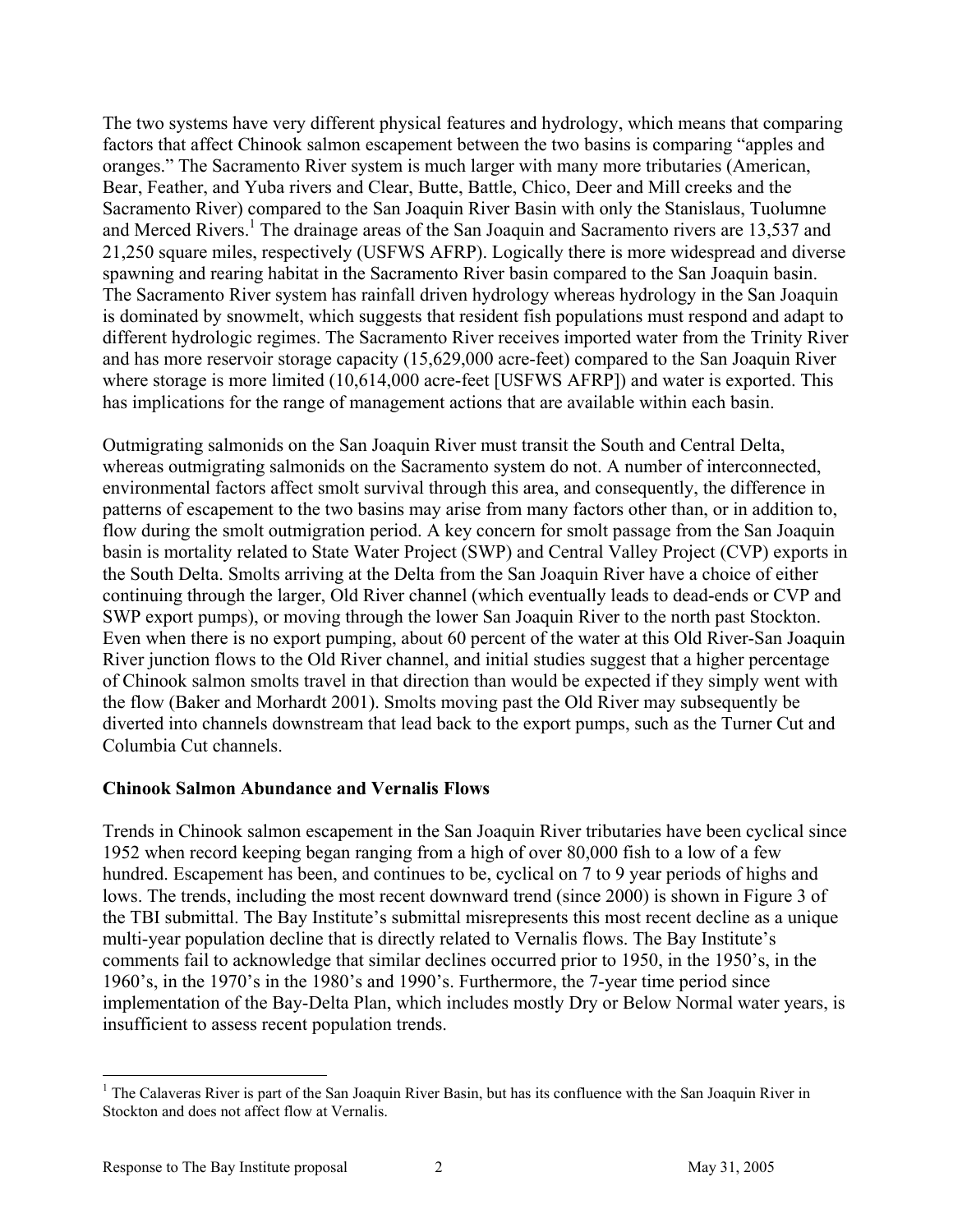Figure 1 presents the number of fall-run Chinook salmon returning to the Stanislaus, Tuolumne and Merced Rivers from 1952 to 2003 based on data from California Department of Fish and Game "Grandtab," which was the data source The Bay Institute used to generate their Figure 3. In addition to showing the number of Chinook salmon for each year, the data were averaged for three time periods, 1952-2003, 1988-1992, and 2000-2003 and displayed as a single line in Figure 1. This analysis shows that average returns over the 2000-2003 period may have been slightly higher than the 1952-2003 average although a 4-year time period is too short to know if this difference is significant. The average during the five-year period from 1988-1992 appears to be substantially lower. These averages show how misleading a "snapshot" of such a short-time period may be for a species that has cyclical trends over a longer time period.

The Bay Institute claims that higher Vernalis flows during the March-June period, when juvenile salmon migrate downstream to the ocean, correspond to larger numbers of adult salmon returning to spawn in San Joaquin Basin tributaries 2.5 years later (Figure 5, p.5). The Bay Institute claims this statistically significant relationship (based on 47 years of data) has continued to be strong during the years since the Bay-Delta Plan was implemented (see Figure 5, open symbols).

Good conditions for outmigration on the San Joaquin are strongly driven by huge, unmanaged flow events such as floods that occurred in 1955, 1969, 1983, 1986, 1995, 1997 and 1998. Any Vernalis flow over 10,000 cfs is indicative of Wet water year conditions and therefore unmanaged flows. Removal of these flows events, because they are not managed flows, eliminates the portrayed overall correlation.

Baker and Morhardt (2001) looked at the effects of flow at Vernalis by examining escapement as a function of flows when the escapees were smolts (assuming smolt emigration occurred 2.5 years earlier). They found that

…there is a clear relationship when high flows are included in the analysis, but at flows below 10,000 cfs there is very little correlation between flows at Vernalis and escapement, and there is a very large amount of scatter in the data. (Baker and Morhardt 2001, p. 180).

#### Baker and Morhardt (2001) conclude

Smolt survival through the Delta may be influenced to some extent by the magnitude of flows from the San Joaquin River, but this relationship has not been well quantified yet, especially in the range of flows for which such quantification would be most useful. Salvage records show clearly that export-related smolt mortality is a major problem, but no relationship between export rate and smolt mortality, suitable for setting day-to-day operating levels, has been found. (Baker and Morhardt 2001, p. 181)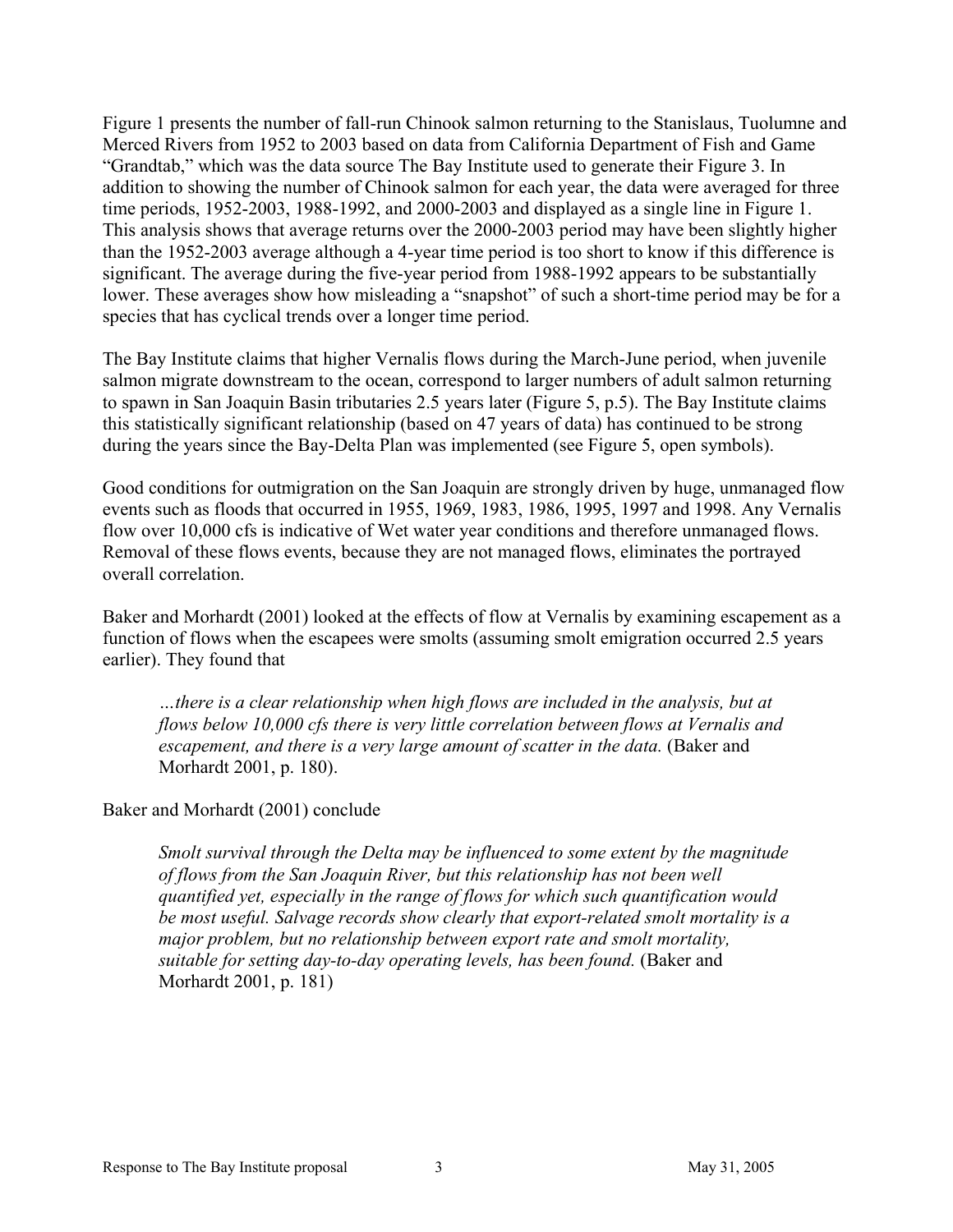

Figure 1. Number of adult fish Chinook salmon returning to the Stanislaus, Tuolumne, and Merced Rivers from 1952 to 2003 (hatchery and naturally spawned fish). Numbers are averaged for three time periods: 1952-2003, 1988-1992, and 2000-2003. Data source: California Department of Fish and Game, "Grandtab".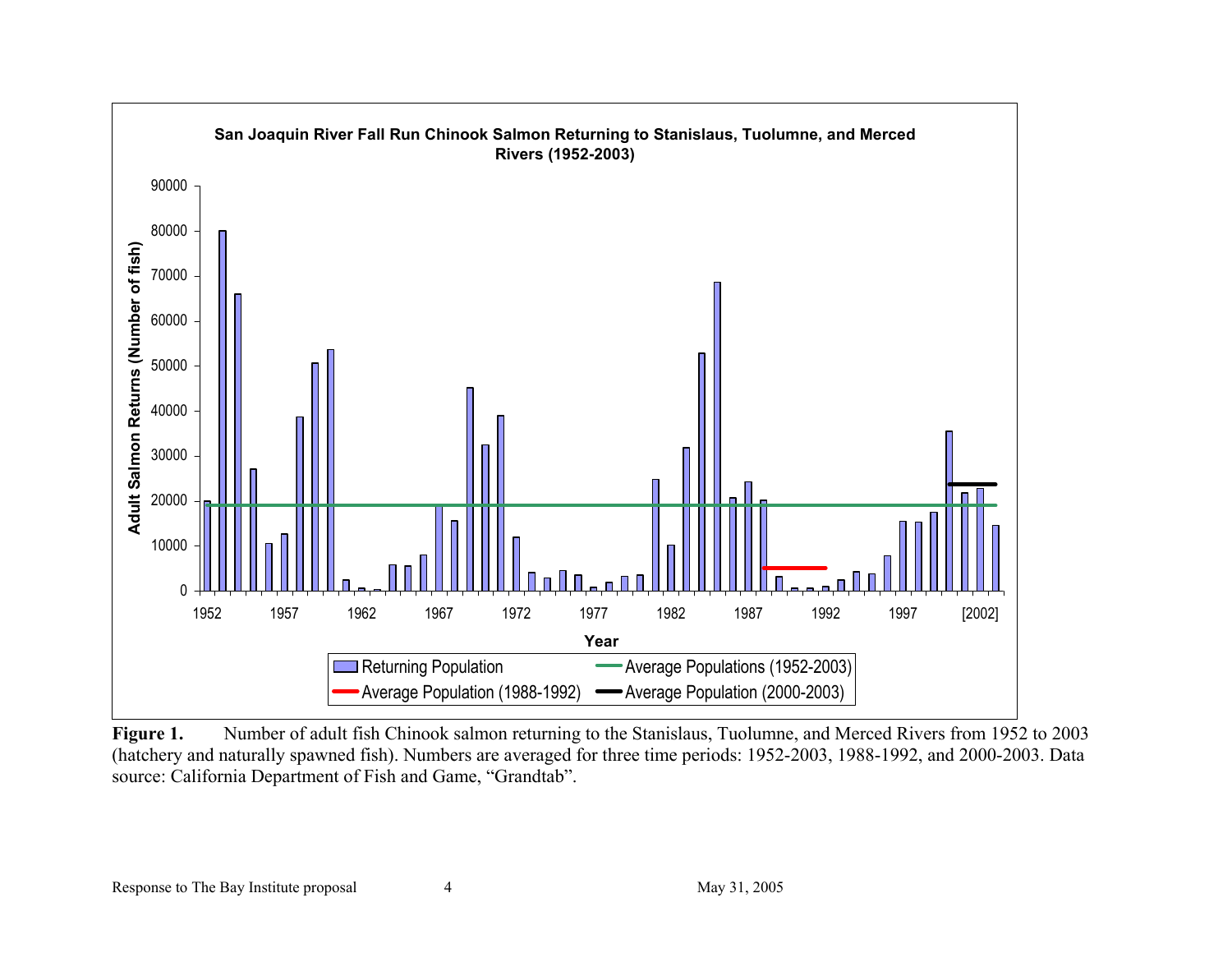In actuality, escapement is not a direct measure of upstream or downstream migration success. A "statistically significant relationship" does not indicate a cause and effect relationship. Year-class survival is affected by a complex suite of factors, some of which may be correlated with flows at Vernalis (e.g. water year type). In The Bay Institute analysis, potential effects of factors other than flows at Vernalis are not even acknowledged. In addition to flow-related factors, emigrating juveniles face a suite of issues such as poor water quality, entrainment both along the San Joaquin River and in the Delta, and assemblages of predators exacerbated by the introduction of exotic fishes. Water diverted at the State Water Project and Central Valley Project pumps in the southern Delta causes flow reversal in the lower San Joaquin River confusing migrating salmon and causing delays or otherwise contributing to mortality (Kjelson and Brandes 1989, FWS 1995, Baker and Morhardt 2001).

Smolt survival in the San Joaquin Delta is known to be poor, and there are many factors that could plausibly be manipulated to the benefit of survival. Foremost among these are the "usual suspects" in inland fisheries problems: flows, diversions, and water quality. (Baker and Morhardt 2001, p. 170).

Inflow from the San Joaquin River tributaries does not resolve the root-cause of export-related mortality and should not be used as mitigation for the effects of pumping from the State Water Project and Central Valley Project.

Assumptions based on correlations between flow at Vernalis and salmon population trends presented in Figures 5 through 8 are overly simplified. One such assumption is that river flows per se have a direct and overriding influence on smolt year-class survival and subsequent adult abundance. Population fluctuations in The Bay Institute's Figure 3 appear to occur in 7 to 9-year cycles, and are likely influenced by water year type, which would affect not only flow at Vernalis, but a range of habitat factors in the entire watershed. Peaks in population numbers shown in Figure 3 are often associated with the wettest of water years, while decreases are associated with drier conditions. A number of factors affecting year class survival are likely to be affected by water year type, such as spawning and rearing habitat in tributaries, or dilution of agricultural runoff.

The 60-20-20 San Joaquin Basin Indices for Water Year 1998 through 2000 are Wet or Above Normal, while for 2001 through 2004 are Dry or Below Normal. This indicates that during the recent years since implementation of the Bay-Delta Plan, drier conditions are likely to have contributed to decreasing population trends. Full implementation of the 1995 plan began in 1998, which does not allow quite enough time for two salmon life cycles to have occurred. It will take a longer time frame to properly observe and assess the effects on salmon populations of implementation of the 1995 Bay-Delta Plan.

Analyses presented in Figures 5 through 8 of The Bay Institute analyses and conclusions are based on CDFG data that have faulty assumptions. A key assumption is that escapement can be tied to smolt downstream migration presumed to have occurred 2.5 years earlier. This assumption is based on an assumed age of three years for a consistent proportion of males within a specified size range. Gender was not verified and age was not confirmed by scale or otolith samples. Between 1981 and 1997 the age and sex composition of runs varied widely in the Tuolumne River. In six of the years two-year olds were most abundant while three-year olds were most abundant in 11 of the years. Four-year olds were less than a third of each run (Ford and Brown 2001). The percent of females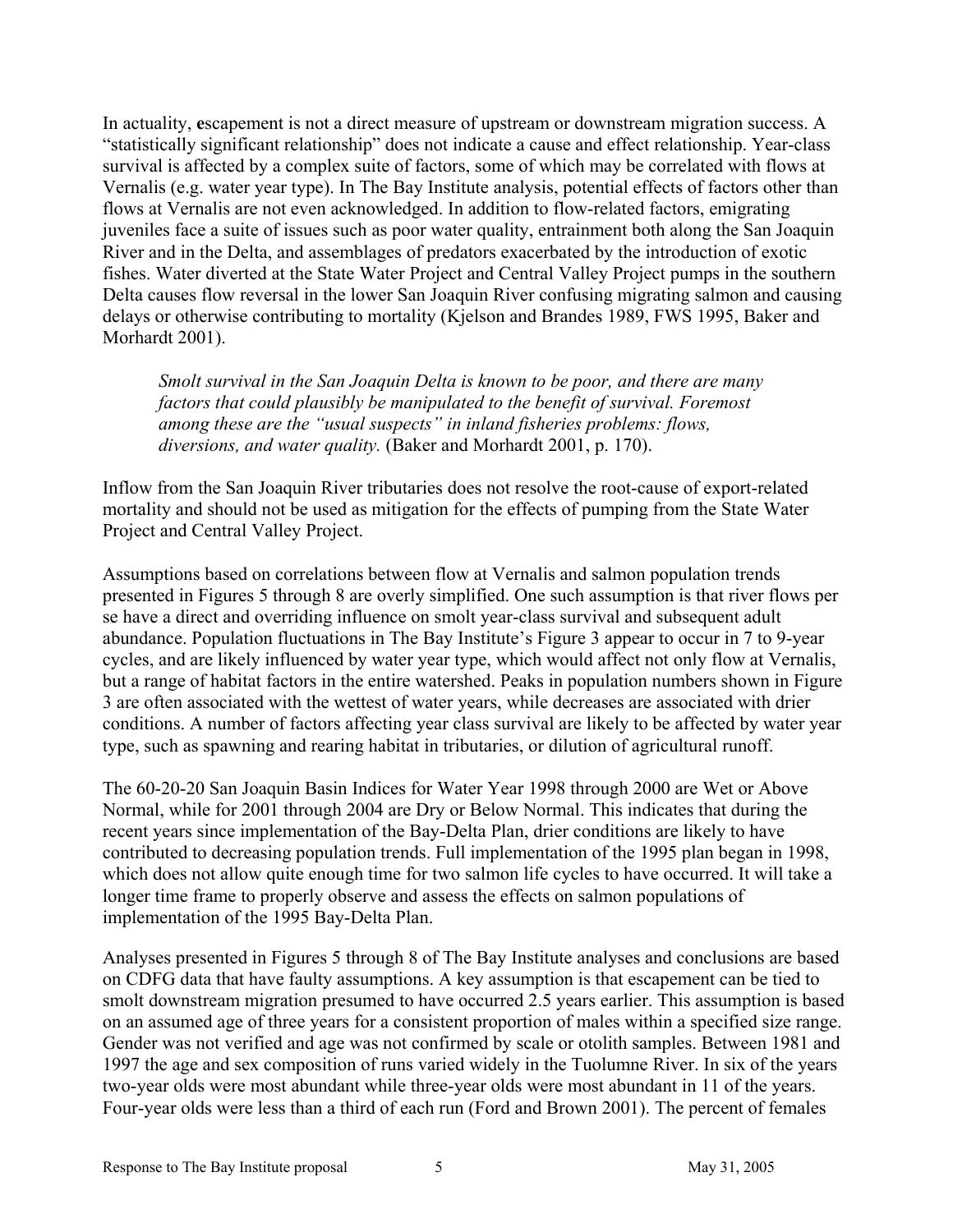ranged from 25% to 67% during the 17-year period and the sex ratio varied with the age composition (Ford and Brown 2001). To date, CDFG has presented no confirmation of size and age relationships assumed in the Bay Institute's analysis. Access to CDFG's datasets is needed to fully evaluate the analyses and to assess the validity of assumptions made with these data.

It is overly simplistic to conclude, as the Bay Institute does, that average springtime Vernalis flows during each of the past four years have been insufficient to protect San Joaquin Basin Chinook salmon (see comments above). The fall-run escapement cycles presented in the Bay Institute's Figure 3 occur on larger time scales, and therefore it is clear that only four years of observations- particularly four years that have been classified as Dry or Below Normal Water Years--is an insufficient time period from which to draw such a conclusion.

If the open circles in the Bay Institute's Figure 7 (p. 20) represent years since implementation of the 1995 Bay-Delta Plan, it appears that in subsequent years there are more years when the return ratio of adult spawners in the San Joaquin River basin is greater than 1.0 than not. Specifically, the return ratio was greater than 1.0 (reflecting an increasing population) in all years when the San Joaquin River flow equaled or exceeded delta water exports (i.e. in 5 of 7 years since Bay-Delta Plan implementation).

## Potential Contribution of Fry that Down-migrate early in the Year

The apparent focus of the Bay Institute's proposed flows in the March-June period implies an emphasis on larger juveniles and smolts as the primary contributors to the subsequent adult population. That emphasis on spring down-migrants does not consider the potentially significant contribution of the fry down-migration that occurs earlier during January-February. By ignoring fry downstream migration, which occurs earlier in the year than the Bay Institute's analyses address, a potentially important life history stage of the fall-run Chinook population is ignored. Historical (Hatton and Clark 1942) and recent (Demko et al. 1999) data indicate that substantial numbers of Chinook fry migrate downstream in the San Joaquin River basin in January and February. These fish may be an important life history component to the returning adult population. Fry movement occurs during mid-winter, when water is turbid and cold. Little is known about passage and survival of fry through the Delta, and of subsequent effects on escapement several years later. An analysis that focuses solely on the correlation between March-June Vernalis flows and adult escapement completely ignores a potentially important life-history stage of the fall-run Chinook salmon population and factors that may affect it.

Recent migrant trapping studies on the Stanislaus River showed that by far, most of the juvenile Chinook migrants passed the Oakdale trap site as fry (<45mm), although traps may need to be installed earlier to provide more complete sampling and to accurately determine the proportion of fry in the downstream migrants (Demko et al. 1999). Chinook fry migration peaked in January of 1999 and mid-February of 1996 and 1998, although sampling in 1996 and 1998 may have begun too late to document earlier peaks. The large number of fry moving through the Stanislaus River alone does not give an indication of the number of fry moving through the San Joaquin River toward the Delta, but does suggest the a large component of the Chinook salmon downstream migrants may be fry. The Bay Institute's analyses do not account for the possibly extensive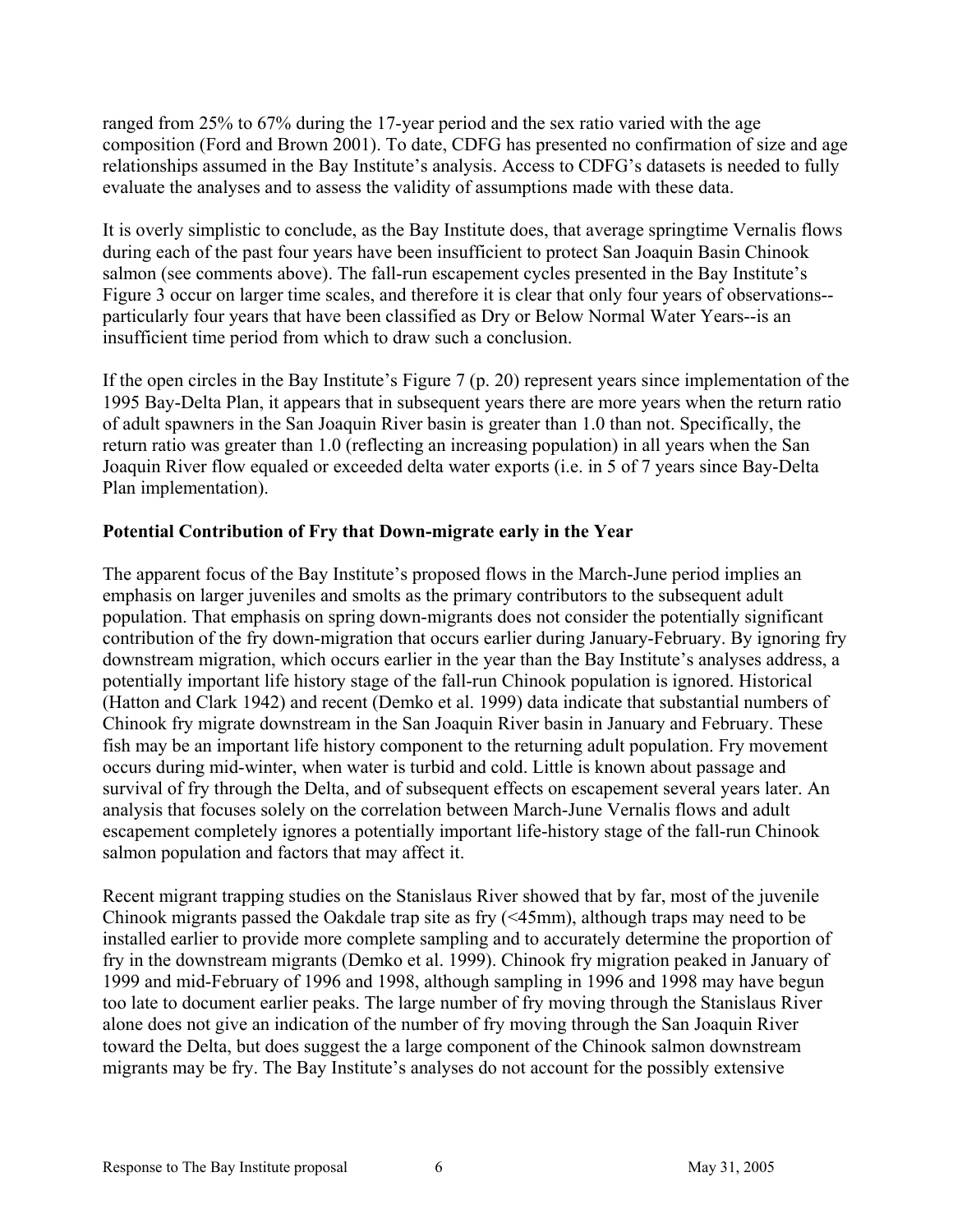movement of fry during the winter months from the tributaries into and through the lower San Joaquin River and delta.

### Steelhead

Steelhead differ in some biological respects from fall-run Chinook salmon and it is, therefore, inappropriate to lump the environmental requirements of the two species together. As McEwan (2001, p. 21) stated,

It is often assumed that steelhead have been affected by the identified stressors to the same degree as chinook salmon; hence, it is a common perception that alleviation of the stressor to the level that it no longer affects a chinook salmon will result in steelhead population increases. However, some stressors cause greater effects to steelhead than they do to many chinook salmon populations. For example, high water temperatures affect juvenile steelhead to a greater degree than juvenile fallrun chinook salmon because most salmon have emigrated to the ocean by early summer before high water temperatures occur, whereas steelhead must rear through summer and fall when water temperatures are more likely to become critical.

Management actions that increase flow in the lower San Joaquin River during the Chinook salmon outmigration season will not directly affect rearing habitat flows in the Stanislaus, Tuolumne, or Merced rivers for steelhead. Furthermore, increases in flow at Vernalis in the spring may affect the availability of water during other seasons for habitat restoration or maintenance actions.

# Dissolved Oxygen Levels in the Stockton Ship Channel

The Bay Institute proposes that

iv. Required flows levels in all months and all water year types should be greater than or equal to 1500 cfs, a level that should be sufficient to provide tolerable dissolved oxygen conditions in the Stockton deep Water Ship Channel. (Page 9).

Low dissolved oxygen conditions in the Stockton Deep Water Ship Channel is not an issue during the spring Chinook outmigration period. Poor water quality and anaerobic conditions near the mouth of the San Joaquin River (Lee 1999, Lee and Jones-Lee 2003) often temporarily impede adult salmon migration from the Sacramento-San Joaquin Delta to the San Joaquin River (Hallock et al. 1970, Mesick 2001). The approximately first seven miles of the San Joaquin River Deep Water Ship Channel (DWSC) near the Port of Stockton experiences summer and fall dissolved concentrations below the levels required by the CVRWQCB Basin Plan for water quality. Dissolved oxygen depletions below the water quality objective have been documented in the winter in some years (Lee and Jones-Lee 2003) but the low dissolved oxygen conditions are typically eliminated following the first major storm of the year. Lee and Jones-Lee (2003) synthesized available information on the causes and factors influencing these low dissolved oxygen levels and summarize information that can be used to formulate a management plan, including potential management options not related to flow management.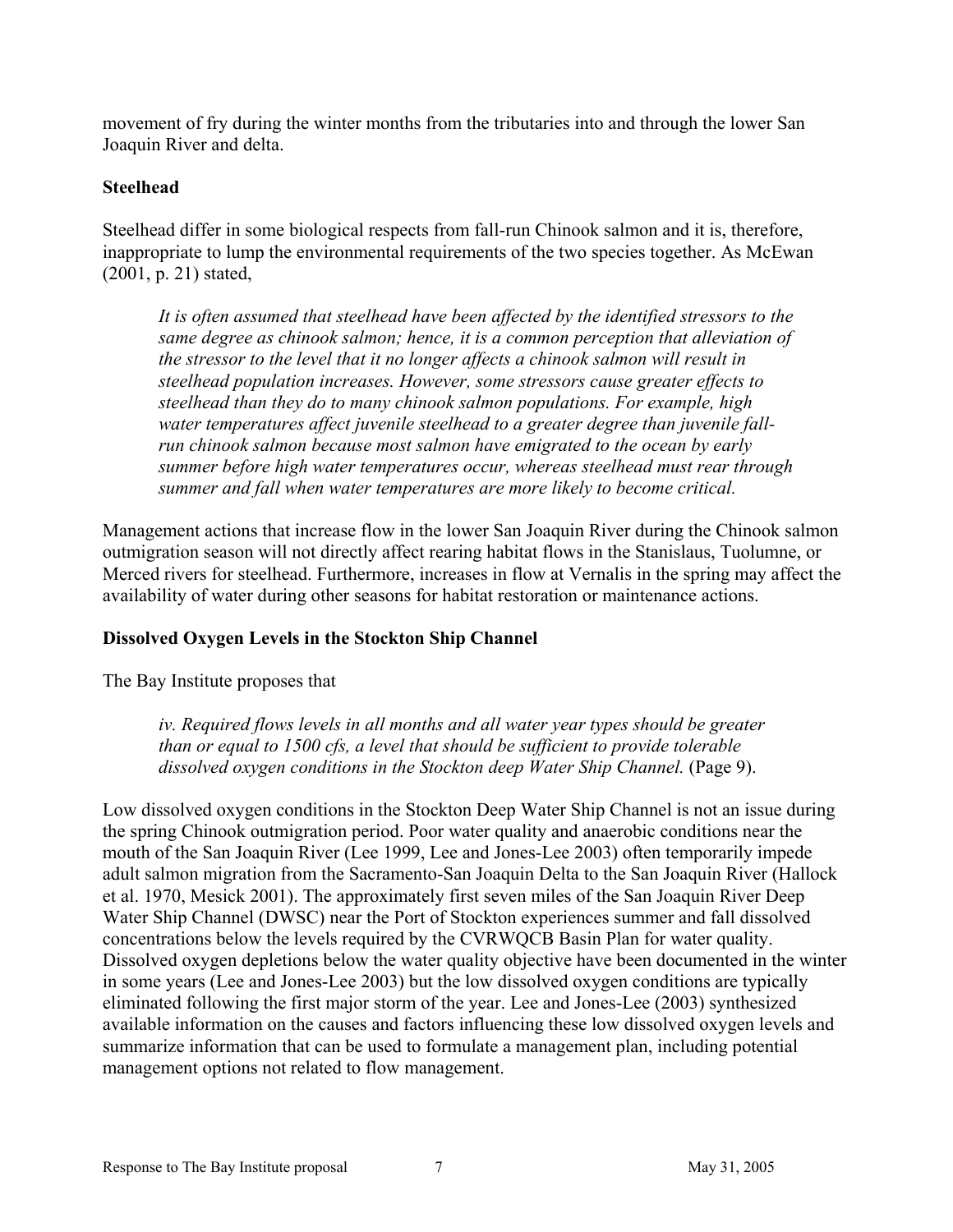#### Estuarine Habitat and Native Resident Fishes

Given the number of factors that contribute to the presence of exotic species, it is unrealistic to suggest that flow at Vernalis is responsible for the presence of exotic species. A suite of factors likely has greater influence, such as ongoing and active management of exotic species including striped bass, catfish and largemouth bass. Past and continued introductions from multiple sources such as ballast water from shipping and bait bucket or other illegal introductions will continue to influence the local fish community. Ongoing land-use and water management practices also affect habitat conditions for newly introduced species. High flows may temporarily displace exotic species in riverine systems but this effect is short-lived with fish community differences during the spring that had disappeared by fall (Ford and Brown 2001). Reestablishing a natural hydrograph will not rid systems of introduced species but at best will favor some balanced mixture of native and non-native species.

In estuarine systems the natural hydrograph is strongly dominated by tidal action so reestablishment of a natural hydrograph on upstream rivers would have a noticeable effect only during large flood events. Baker and Morhardt (2001) say the basic fact that tidal flows are much larger than the tidally averaged, or "net" flow is important to emigrating smolts.

It would be difficult to exaggerate the difference in magnitude between net and tidal flows. From water year (WY) 1940 through WY 1991, the average flow at Vernalis was 4,550 cfs, and the highest annual average flow over this period was 21,281 cfs (WY 1983). In the San Joaquin River near Columbia Cut and the mouth of Middle River, typical summer flows swing from roughly 50,000 cfs westward to 50,000 cfs eastward, and back again, each day (DWR 1993). At the confluence of the San Joaquin and Sacramento rivers, the typical daily excursion in each direction exceeds 300,000 cfs. (Baker and Morhardt 2001, p. 173).

Feyrer and Healey (2003) found that after factoring out the amount of variance explained by gear type, fish assemblages in sampled channels in the lower San Joaquin River basin were associated with flow and water temperature. Species that are adapted to high water velocities (splittail, tule perch, and Sacramento sucker) are more likely to dominate the habitat in Grant Line Canal (which is essentially a high-velocity diversion channel) and the lower San Joaquin River, while the Old River and Middle River are more likely to be colonized by species that require moderate to low water velocity habitat.

Substantial variation in sub-adult/adult Delta smelt abundance occurred over the period shown in the Bay Institute's Figure 9 (mid-1960s to present). Recovery criteria outlined in the Recovery Plan for the Sacramento / San Joaquin Delta Native Fishes (USFWS 1996) acknowledges that year-toyear variation will occur, and the Recovery Plan presents recovery criteria applied over a five-year period. The Bay Institute's interpretation of these data is not consistent with recovery guidelines presented in the Recovery Plan (USFWS 1996 p. 29-30), which states:

Abundance criteria are: delta smelt numbers or total catch must equal or exceed 239 for 2 out of 5 years and not fall below 84 for more than two years in a row. Distributional and abundance criteria can be met in different years. If abundance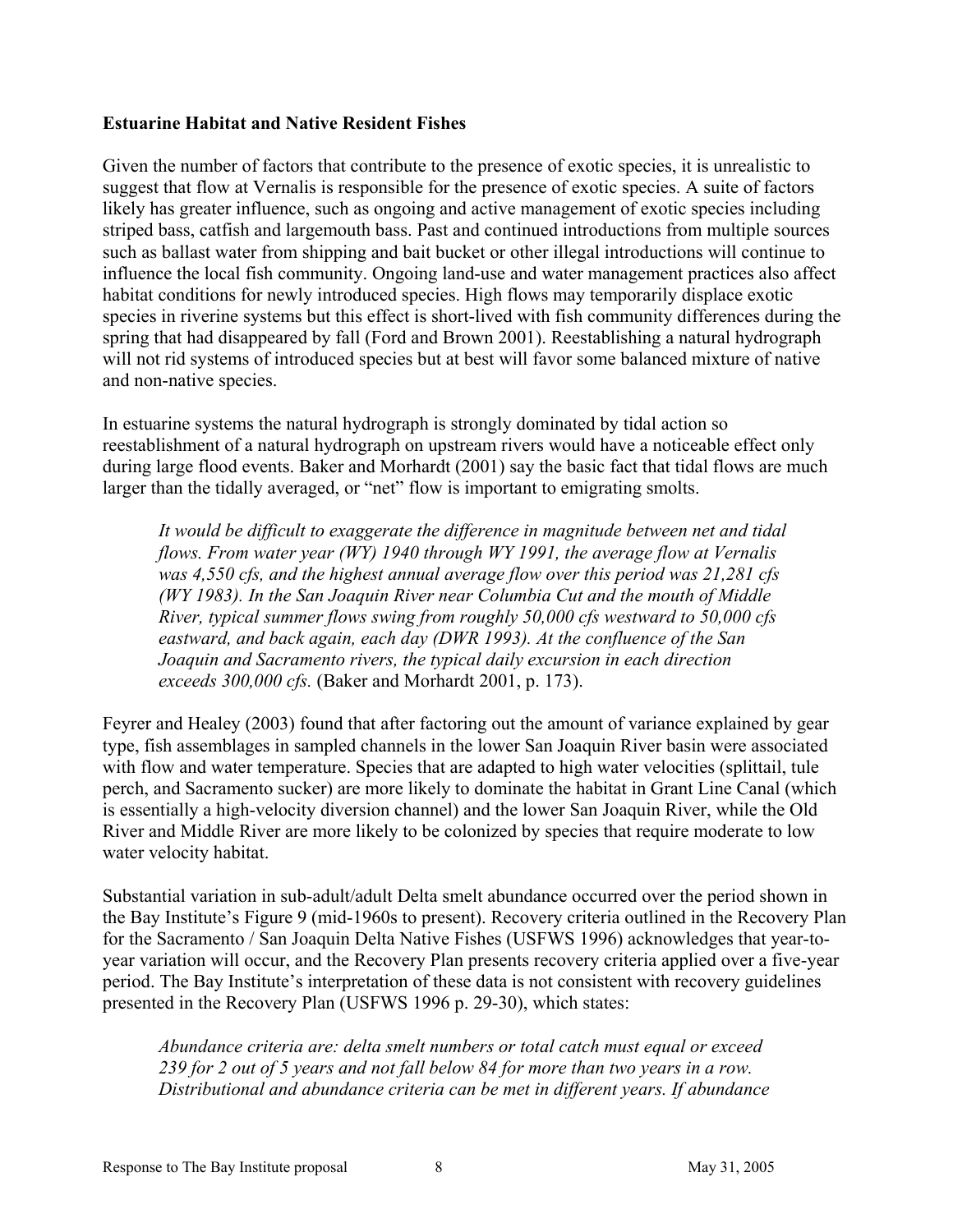and distributional criteria are met for a five-year period the species will be considered restored. (USFWS 1996).

In the latest 5-year period presented in Figure 9, the 239 abundance criterion was met. It is not clear from Figure 9 whether the criterion of 84 for more than two years in a row was met, and no information is presented related to distributional criteria.

### **Conclusions**

The Bay Institute has not provided justification for their assertion that an average of 5000 cfs at Vernalis for three consecutive months would provide a substantial benefit for Chinook salmon smolt outmigration. The analyses The Bay Institute presented are based on correlations between flow at Vernalis and flawed CDFG data. The analyses presented do not account for factors, some of which would also be correlated with flow that could affect population trends. Furthermore, the period of time since implementation of the Bay-Delta Plan, which includes mostly Dry or Below Normal water years, is insufficient to assess recent population trends. Correlations presented by The Bay Institute do not quantify potential effects of specific Vernalis flows on Chinook salmon outmigration or on estuarine habitat, and therefore do not provide justification for the Bay Institute's proposals.

# Literature Cited

- Baker, P.F. and J.E. Morhardt. 2001. Survival of Chinook salmon smolts in the Sacramento-San Joaquin Delta and Pacific Ocean. In R.L. Brown (ed.) Fish Bulletin 179 Contributions to the Biology of Central Valley Salmonids Vol. 2:163-182. California Department of Fish and Game, Sacramento, California.
- California Department of Fish and Game (CDFG) and National Marine Fisheries Service (NMFS) Southwest Region Joint Hatchery Review Committee. 2001. Final report on anadromous salmonid fish hatcheries in California.
- Demko, D. B., A. Phillips and S. P. Cramer. 1999. Juvenile Chinook migration characteristics in the Stanislaus River. Prepared to South San Joaquin Irrigation District, Manteca, CA, and Oakdale Irrigation District, Oakdale, CA.
- Feyrer, F. and M.P. Healey. 2003. Fish community structure and environmental correlates in the highly altered Southern Sacramento-San Joaquin Delta. Environmental Biology of Fishes 66: 123-132.
- Ford, T. and L. R. Brown, 2001. Distribution and Abundance of Chinook Salmon and Resident Fishes of the Lower Tuolumne River, California. In R.L. Brown (ed.) Fish Bulletin 179 Contributions to the Biology of Central Valley Salmonids Vol. 2:253-304. California Department of Fish and Game, Sacramento, California.